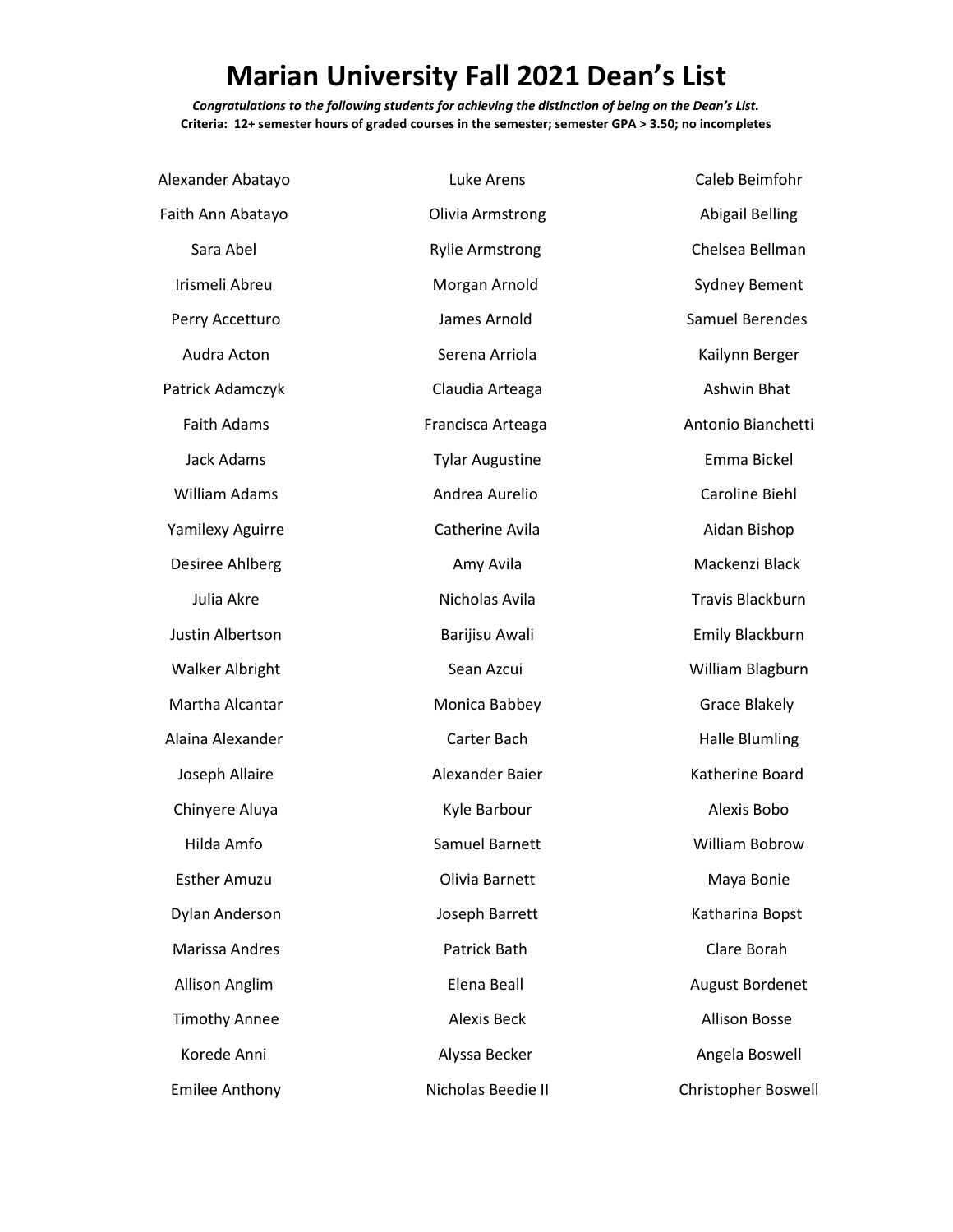| <b>Dominic Bouc</b>    | Jessica Button           | Varinder Chera          |
|------------------------|--------------------------|-------------------------|
| <b>Austin Bowley</b>   | Gina Butz                | Kimberly Chiapperini    |
| Teanita Boyd           | Megan Byrd               | Adam Chittle            |
| <b>Briana Boyles</b>   | Inez Caballero           | Peter Chou              |
| Lauren Brammeier       | Justin Cain              | Molly Church            |
| Anthony Brandt         | Kayden Cain              | Jacob Clapp             |
| Elise Braun            | Larissa Callahan         | LaTasha Clardy          |
| Kiley Breeden          | <b>Brittany Callahan</b> | <b>Breanna Clariett</b> |
| Daniel Brenneman       | Victoria Calvin          | Ferlie Clemmons         |
| Ella Brewer            | <b>Connor Campbell</b>   | <b>Colette Cline</b>    |
| Clinton Brocka         | Alicia Campbell          | Noah Cochard            |
| <b>Tess Brockmeyer</b> | Daniel Campbell          | Kylie Coduti            |
| Sean Broderick         | Teresa Canchola          | Adrianna Coil           |
| John Bromberek         | Sydney Cannon            | Ella Collier            |
| <b>Madison Brooks</b>  | Lisa Cantu               | Simon Collins           |
| Olivia Brown           | Franchessca Cardenas     | <b>Grant Collins</b>    |
| Ethan Brubaker         | Jhunalyn Cariaso         | Grace Conaway           |
| Lauren Bruns           | Isaac Carrera-Ochoa      | Alisson Contreras       |
| Madelyn Buckner        | Jacob Carroll            | Monica Coode            |
| <b>Tyler Bukur</b>     | Teya Cassaday            | Elizabeth Cooley        |
| <b>Samuel Bullock</b>  | Autumn Caya              | <b>Haley Cooper</b>     |
| Amanda Burgess         | Rosaura Cazares Juan     | <b>Tori Cornell</b>     |
| <b>Abigail Burns</b>   | Violet Cejalvo           | <b>Brock Cosey</b>      |
| Laura Burns            | Justin Cepeda            | <b>Bria Cottrell</b>    |
| Jocelynn Burton        | Eleanor Chabraja         | Jayson Cottrell         |
| Sarah Buschmann        | <b>Imani Chambers</b>    | Jason Cowan             |
| <b>Holly Butler</b>    | Savannah Chance          | Sarah Craney            |
| Iyana Butler           | Delaney Chase            | Cory Crawford           |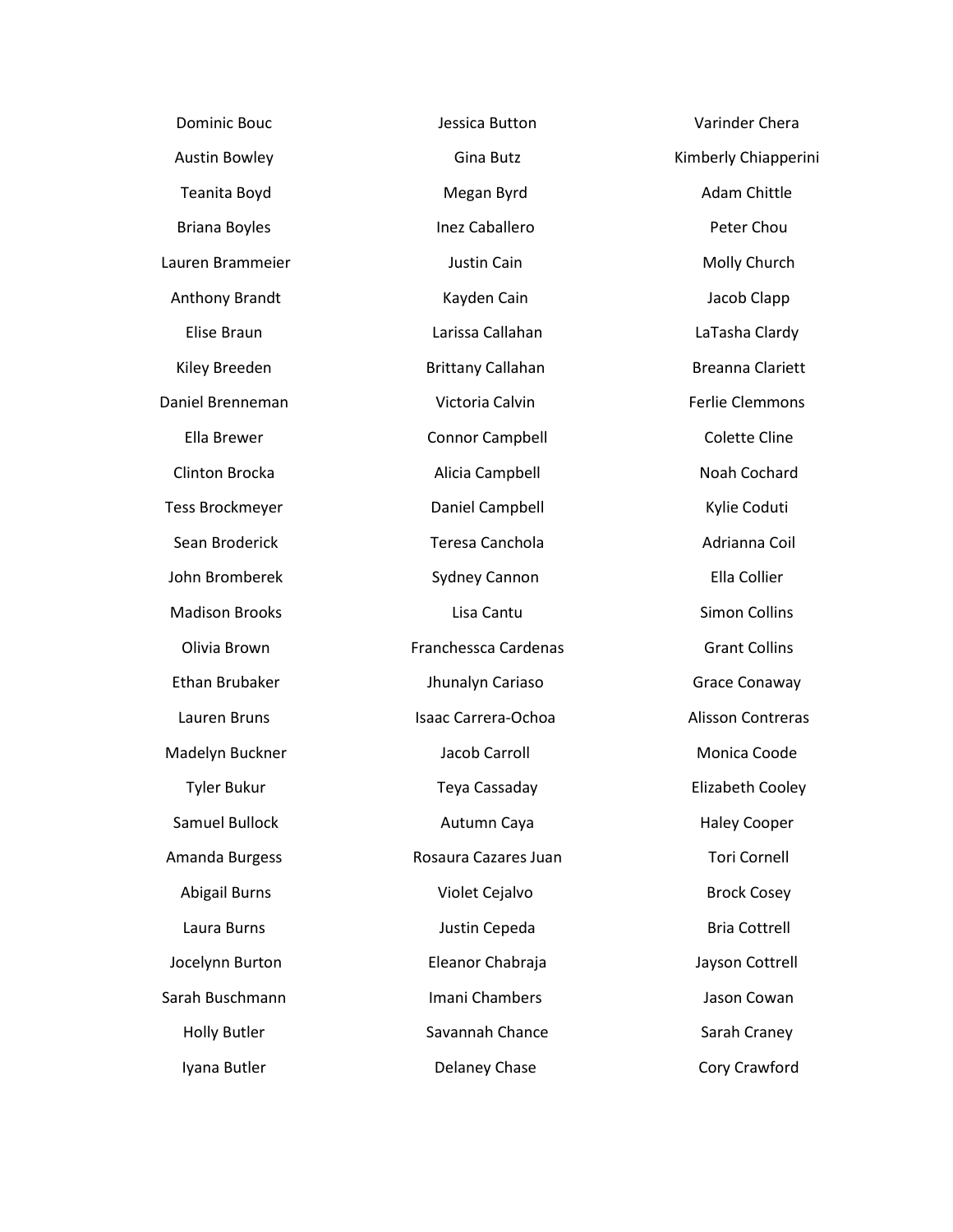| <b>Summer Cress</b>     | Maya Decker              | Alexa Elpers               |
|-------------------------|--------------------------|----------------------------|
| <b>Brianna Croner</b>   | Carson Decker            | <b>Nicholas Emsing</b>     |
| Karlee Crose            | <b>Elizabeth Deddens</b> | Emma Engelhardt            |
| <b>Halle Cross</b>      | Gillian Defalque         | <b>Allison England</b>     |
| Laura Cruz              | Morgan DeLira            | <b>Dalton Engle</b>        |
| Chip Cruze              | <b>Scott DeMoss</b>      | Amanda Englert             |
| Logan Cucuz             | Rachel Devito            | Leah Englert               |
| Carly Cuffel            | Brianna Didriksen        | Anastasia English          |
| Sandra Maria Culligan   | Jesus Diego-Resendiz     | Luke Ertel                 |
| Helen Cunningham        | Kiersten Dilley          | <b>Megan Esterline</b>     |
| <b>Alexis Curry</b>     | Jessica Dineen           | Cristian Estrada Hernandez |
| Sarah Cushing           | Kaitlyn Dinkel           | Aliyah Evans               |
| <b>Kristy Dailey</b>    | Bonnie Djehi             | Kory Evenson               |
| Mackenzie Dalton        | Luyen Do                 | Iyanuoluwa Fagbore         |
| <b>Hunter Dalton</b>    | Aleczandra Dolan         | <b>Ubald Fagnon</b>        |
| Sophie Daniel           | Caleb Dollinger          | Nickolas Falangas          |
| <b>Mariah Daniels</b>   | Kristen Doppenberg       | <b>Robert Farrell</b>      |
| Gavin Dardeen           | <b>Abbagail Doris</b>    | Jon Daniel Farrell         |
| John Dardini            | James Doti               | Alexander Fauber           |
| Alyssa Darmon           | <b>Richard Dougherty</b> | Elissa Fausnaugh           |
| <b>Bryce Davenport</b>  | Casey Dowlen             | Lauryn Federspiel          |
| Mckenzie Davenport      | Margaret Doyle           | Anthony Feinstein          |
| <b>Taylor Davenport</b> | MacKendzie Dresbaugh     | Allison Fejtek             |
| Zyan Davis              | <b>Alison Dreves</b>     | Gianna Feld                |
| Laura Davis             | Betija Dusele            | <b>Theresa Fenton</b>      |
| Alexandria Day          | Samantha Eberle          | Valerie Fernandez          |
| Caroline Deboy          | Sean Effron              | Dan Christian Fernando     |
| Alexander Debrincat     | <b>Madison Ellis</b>     | Jade Finley                |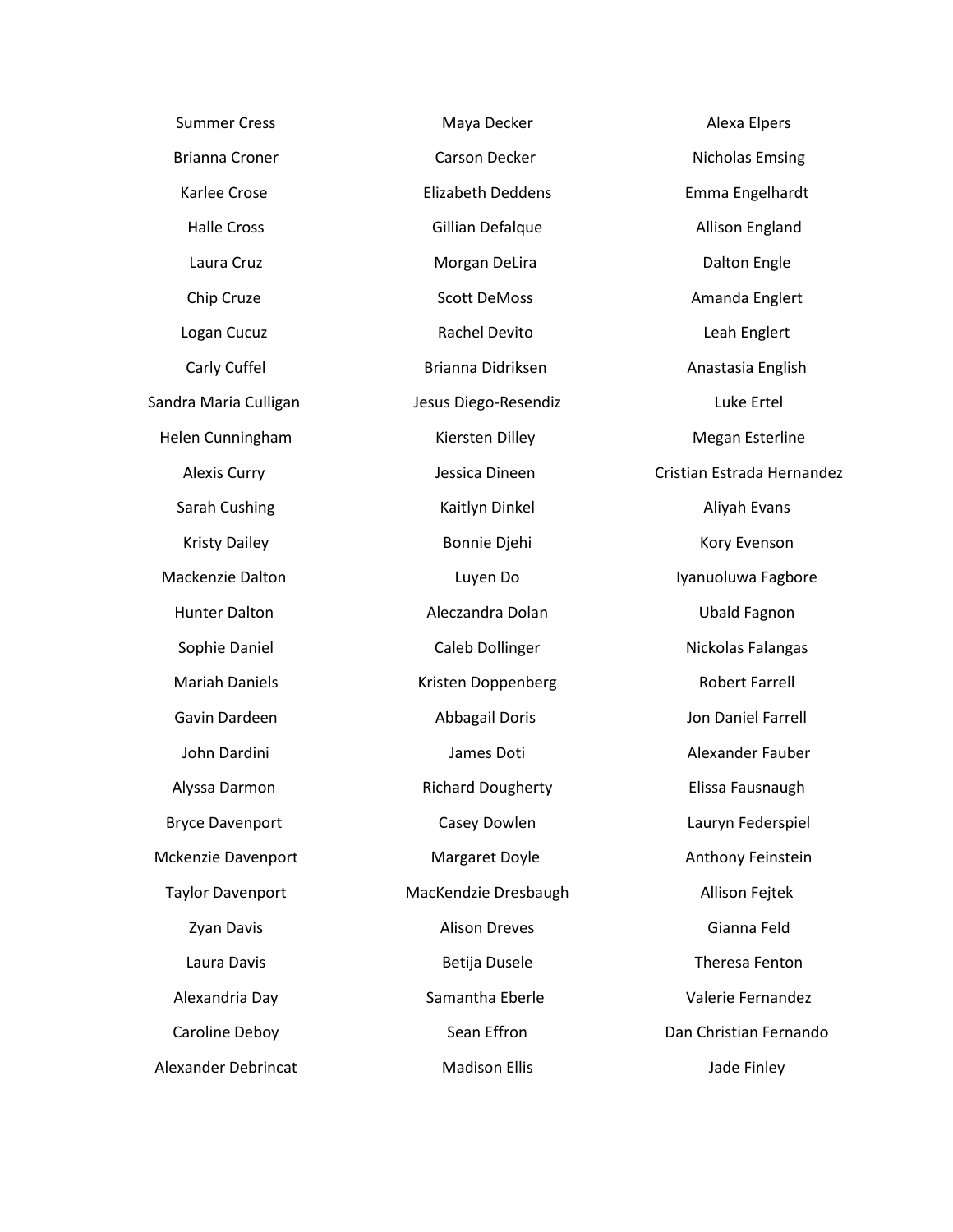| Morgan Garrett           | Solomon Goodwin           |
|--------------------------|---------------------------|
| Imraan Gasant            | <b>Phillip Gorrell</b>    |
| <b>Maxwell Gavette</b>   | Kylene Gott               |
| <b>Aivry Gaynor</b>      | Katherine Grabowski       |
| <b>Busayo Gbadebo</b>    | Micah Grady               |
| Jacob Geary              | Gracie Graf               |
| Jocelyn Geise            | Joseph Graff              |
| Joleigh Geise            | Ashlynn Gray              |
| Lauren Gelly             | Katelynn Gray             |
| Sydney Genatempo         | <b>Hayley Greene</b>      |
| Alexis German            | <b>Gabriel Greener</b>    |
| Sarah Getman             | <b>Tacy Greissinger</b>   |
| Anna Getty               | Abbigail Griffin          |
| Allen Gibson             | Maria Griffin             |
| Mariana Gigliuto         | <b>Bailey Grissom</b>     |
| <b>Ross Gilbert</b>      | Maria Gropp               |
| George Giles             | Cristina Guerra           |
| Maximus Gizzi            | Khadijah Guisse           |
| Corionna Glasco          | <b>Elizabeth Gunsalus</b> |
| Armani Glass             | Emily Gushrowski          |
| Nathan Glisson           | Judah Gustafson           |
| <b>Emily Glover</b>      | William Guthrie           |
| Samuel Glynn             | Audreyanne Guthrie        |
| Mackenzie Goda           | Patrick Guymon            |
| Jordan Goldsmith         | Evan Haag                 |
| Peter Gondeck            | Macie Hadley              |
| <b>Danielle Gonzales</b> | Julianna Hagen            |
| Jaden Gonzalez           | Emma Hague                |
|                          |                           |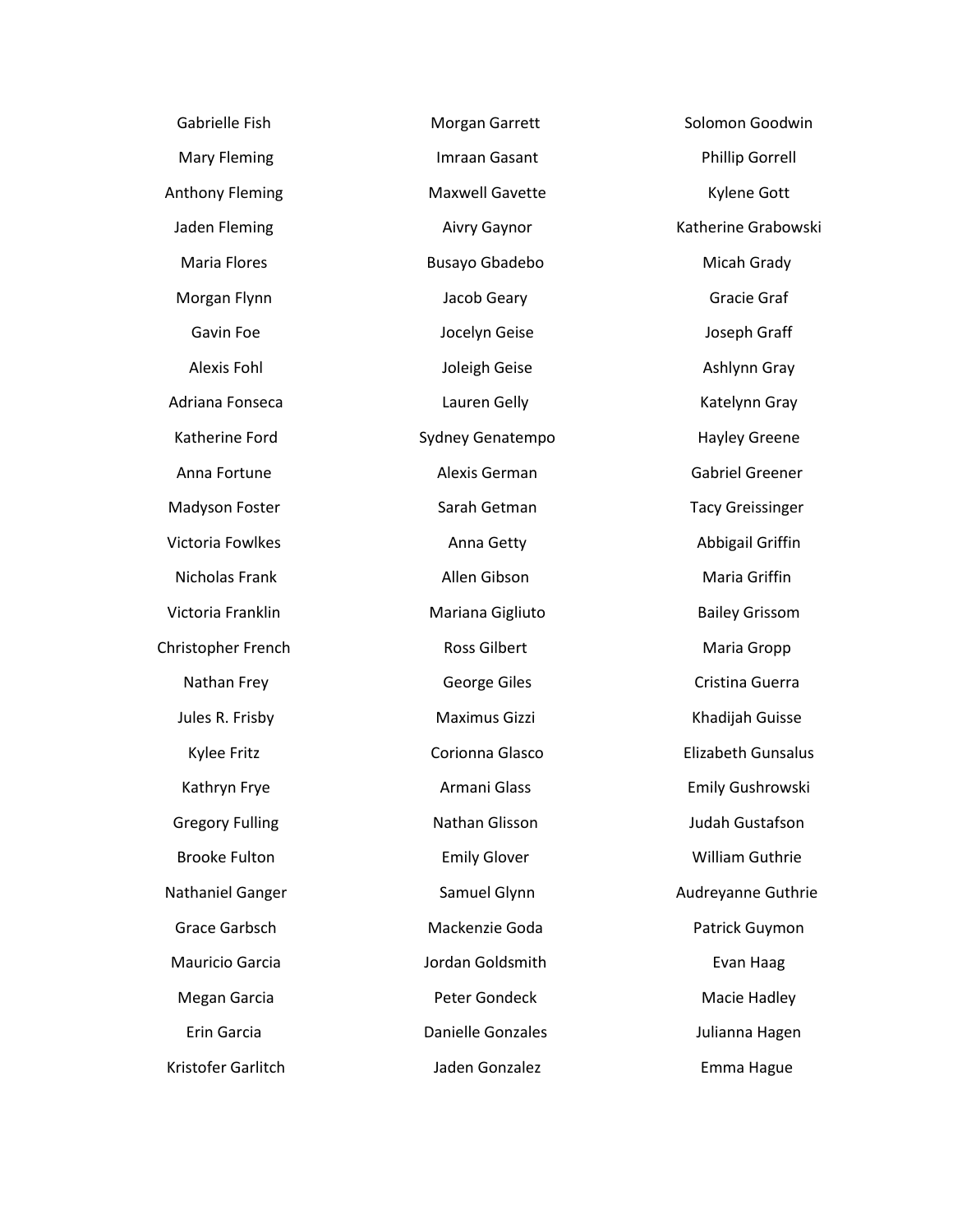| Barbara Hahn             | Jenna Heckathorn      | Maggie Hoog              |
|--------------------------|-----------------------|--------------------------|
| Grace Halfmann           | <b>Emily Hecker</b>   | Kameron Hooker           |
| <b>Grace Hamilton</b>    | William Heide         | Emilee Horn              |
| Kenneth Hammell III      | Robert Heidlage III   | Luke Hornbach            |
| Lacey Hankinson          | <b>Allison Heller</b> | Luke Hornung             |
| Colleen Hannigan         | Sydney Henke          | <b>Timothy Hosford</b>   |
| Samuel Hansen            | Jenny Henry           | Elizabeth Hosty          |
| Eirik Hagerupsen Hansen  | James Hentz           | Elijah House             |
| <b>Hunter Hardin</b>     | Alexander Hernandez   | Kara House               |
| <b>Andrew Harding</b>    | Ryan Herron           | Anna Howard              |
| <b>Richard Hardister</b> | Lisa Hess             | Nathan Hubbard           |
| Grace Harmon             | Jeremy Hess           | Grace Huber              |
| Jarod Hart               | <b>Robert Hessler</b> | Abigail Hudepohl         |
| Jenna Hart               | Olivia Heying         | Gabriel Hudepohl         |
| Jacob Hartman            | <b>Gracie Hicks</b>   | Kailee Hudson            |
| Savannah Harweger        | <b>Abigale Higgs</b>  | <b>Baron Huebler</b>     |
| Olivia Haste             | Lal Hima              | Jasmine Huff             |
| Lon Hawk                 | Emma Hirchak          | <b>Destiney Hughes</b>   |
| <b>Hadley Hawkins</b>    | Amber Hochgesang      | <b>Devin Humes</b>       |
| Laura Hawks              | Benjamin Hochgesang   | Sheree Hunt              |
| Emma Grace Hay           | Anne Hoffman          | Lisa Hunt                |
| Payton Haygood           | Natalie Hoffmann      | Tamyra Hunt              |
| Ellen Hayhurst           | Isabel Hofmann        | <b>Rylan Huntley</b>     |
| Mitchell Hayward         | Izabella Hogan        | Jenna Hutsell            |
| Lucas Heady              | Alexandria Holden     | <b>Nathaniel Hutsell</b> |
| Megan Healy              | Olivia Hole           | Leonardo Ibarra Ortiz    |
| <b>Connor Heard</b>      | Andrew Holok          | Andrew Ilett             |
| Sarah Heard              | Savannah Holthaus     | Carrie Imboden           |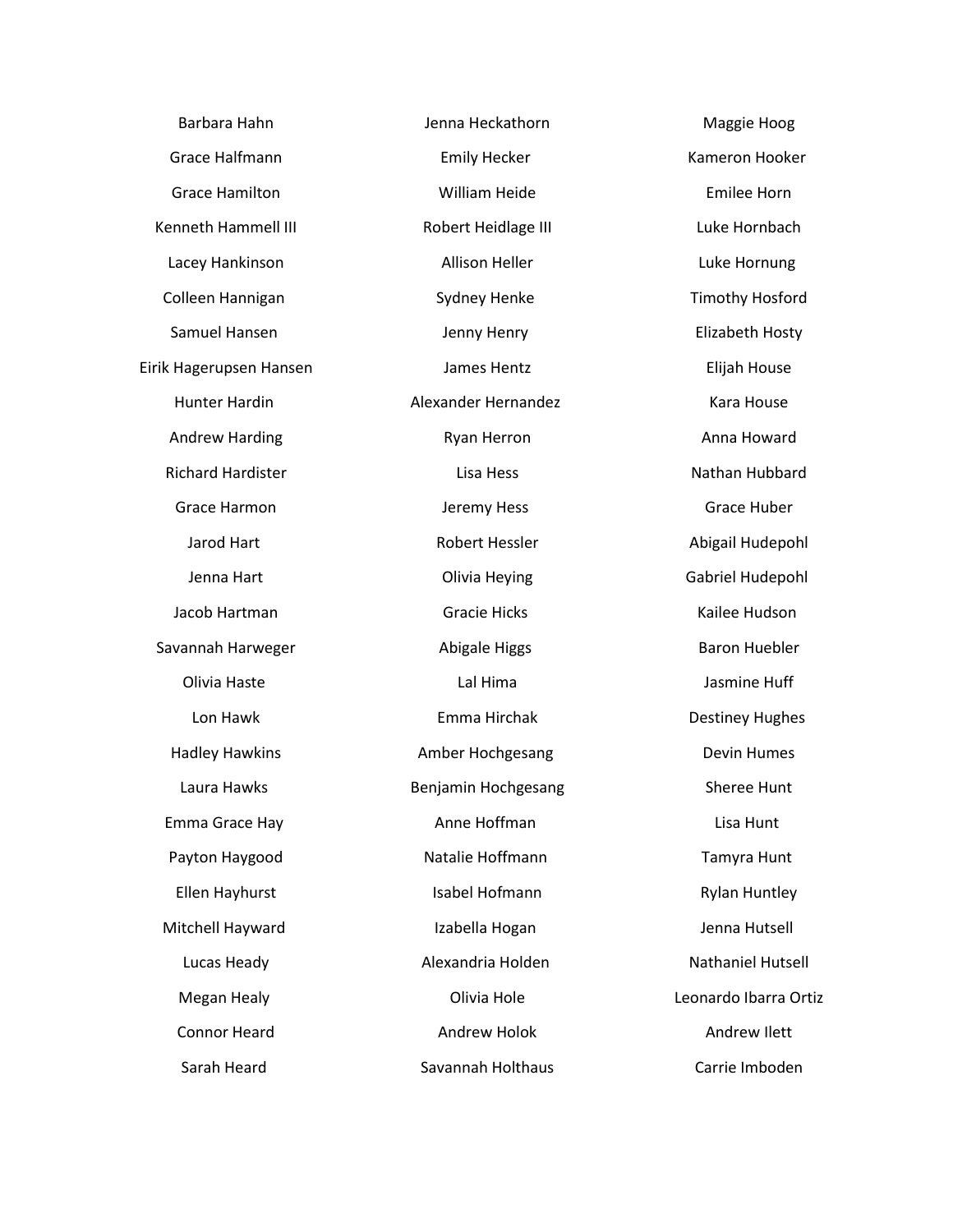| Julia Imparato         | Sheilleda Joseph     | <b>Ross Krieg</b>     |
|------------------------|----------------------|-----------------------|
| Hayli Irvin            | Jenna Justice        | Laura Kuebler         |
| Noah Isch              | Nicole Kaczmarek     | Austin Kuklak         |
| Ashly Jacobi           | Sophia Kalscheur     | Vanessa Kurnava       |
| Alexis Janeczko        | Nicholas Kantner     | <b>Richard Kwak</b>   |
| Jacqueline Jania       | Mary Kasozi          | Jonathon Laguire-Cruz |
| Maria Jasek            | Elizabeth Kassab     | Haley Lamb            |
| Kaylor Jasiak          | Chelsea Keach        | Joshua Lamb           |
| Laphat Jean            | Julia Keesling       | Austin Lane           |
| Megan Jeans            | <b>Bailee Kelley</b> | <b>Kelsey Lang</b>    |
| Ethan Jedlicka         | Adam Kelly           | Averi Lanman          |
| <b>Matthew Jenkins</b> | Macey Kenna          | Spencer Larson        |
| James Jenkins          | Lauren Kenny         | <b>Thomas Laslie</b>  |
| Mikayla Jette          | Allison Kight        | Jacky Lau             |
| Tyler Jobe             | Jeannie Kim-Chen     | Adrianna Lauber       |
| Anna Johannigman       | <b>Carter King</b>   | Stephanie Lawrence    |
| Isaac Johnson          | Abigail King         | <b>Trevor Lawson</b>  |
| Julian Johnson         | Annie Klare          | Casey Layon           |
| Seth Johnson           | Krista Klingenberg   | Kathryn Lea           |
| Kayla Johnson          | Lauren Knapp         | Simone Ledbetter      |
| Justin Johnson         | Peyton Knight        | Joshua Ledgard        |
| Hayley Johnson         | Seth Knoll           | Justin Ledoux         |
| Mychael Johnson        | Sarah Koch           | Leah Leffers          |
| Kristin Johnston       | Nikalaas Kolosso     | Ricky Leffert         |
| Alexis Jones           | Benjamin Kompar      | Joelle Leihbacher     |
| Lyric Jones            | Nicholas Kompar      | Abigail Lemming       |
| Lark Jones             | <b>Brylee Koontz</b> | Lyndsey Leroy         |
| <b>Haley Jones</b>     | <b>Grace Kraus</b>   | Haylee Lesperance     |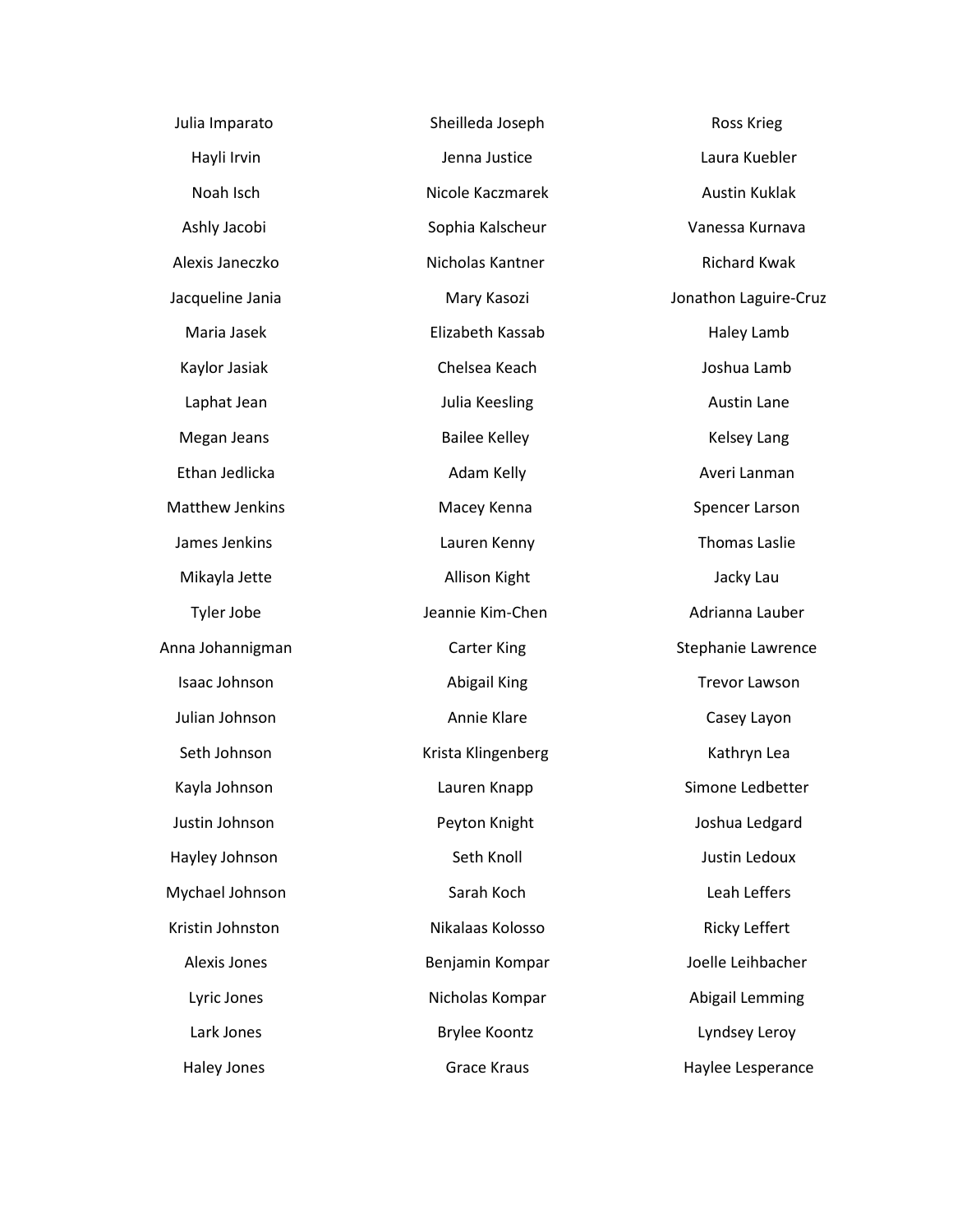Elizabeth Lester Coralie Levesque Elizabeth Lewis Kristine Lewis Rebecca Lifranc Olivier Lifrange Brittany Lilly Lindsey Limbach Alexander Lindberg Nicholas Lindstrom Jillian Linville Madison Livesay Fernino Kyle Liwanag Danielle Loncharich Armando Lopez Elmer Lopez Angel Lopez Tommaso Lorenzetti Bethany Lose Victoria Love Elizabeth Lucas Megan Lugar Annie Lurth Kane Lutz Haley Lynch Kathleen Lynch Nora Macias Jaden Madrid

Margaret Maethner Madison Mahowald Aubrey Major Gretchen Mallin Giorgia Mameli Alexander Manion Emma Maple Sophia Marbach Marianna Marcelli John Marchionni Angelena Marello Nathaniel Marks Rachel Marks Daniel Marley Trinity Marshall Abigail Martin Grace Martin Jeffery Martin Xochitl Martin Geronimo Jackeline Martinez Caden Mason Michael Mates Connor Matthews Alaina Mattingly Lucas Mattingly Makayla Mattingly Bethany Maxwell Kaitlin Maxwell

Katelyn McBride Amy McCallister Trey McCartney Kyle McCreary Spencer McCumber Kathryn McDicken Catris' McDonald Allison McGill Megan McGowan Martin McGrath Grace McIntyre Robert McKay Alexandra McKay Cole McKechnie Alexa McKinley Cody McMahan Breanna McMichel Tracy McNeal Abigail McPherson Jayci Mead Grace Meehan Baw Meh Vinay Mehra Zaneon Meinhart Morgan Meixner Estrella Mejia Bryan Melcher Caitlin Melenchek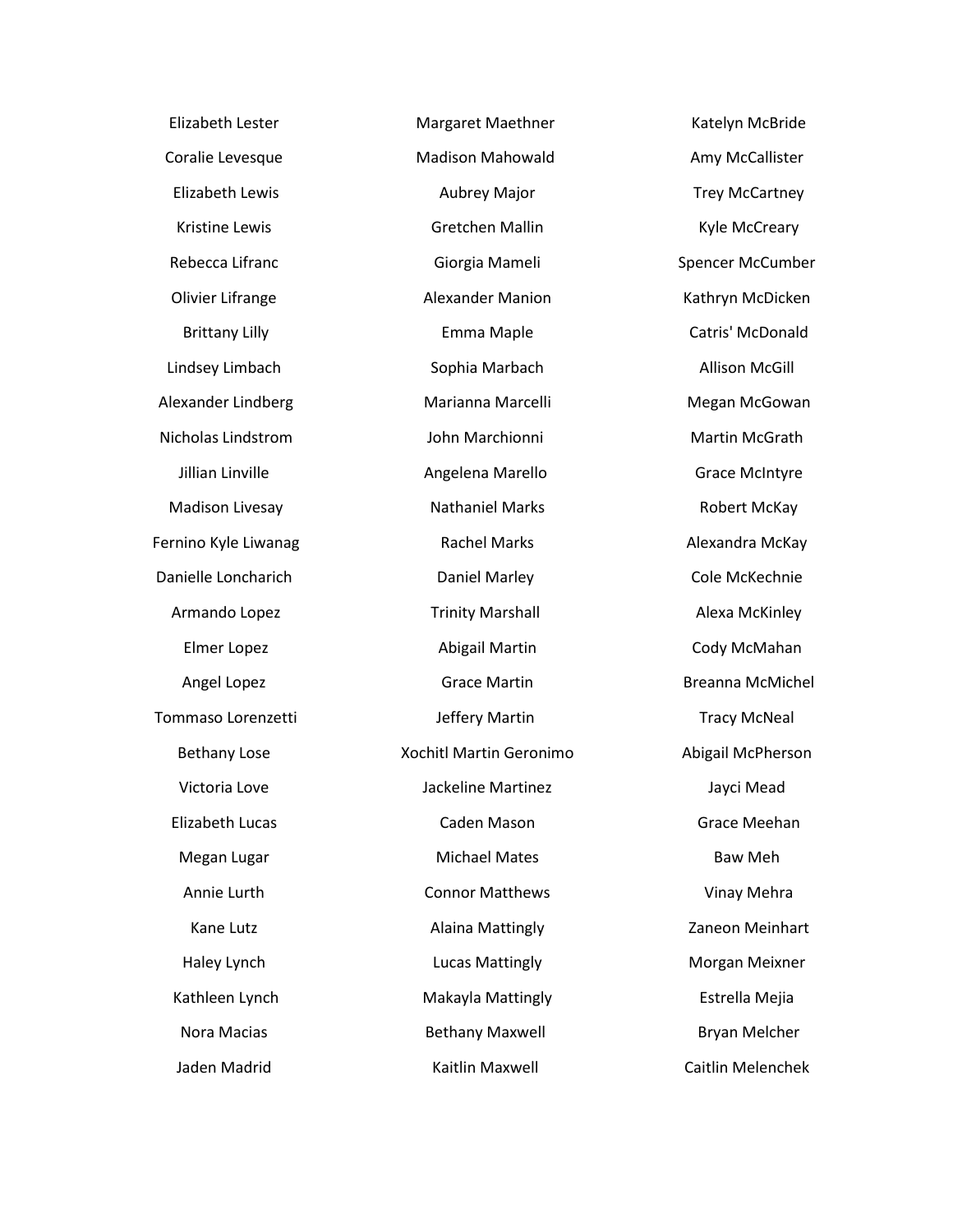Abby Melvin Marie Mendel Marsela Mendoza Dylann Merchand Sydney Mercier Henry Merriman Sara Meserth Moira Metz Margaret Meyer William Meyer Lindsey Meyer Grace Meyer Carter Michanicou Aaliyah Mikels Aubrey Miles Deena Miller Samantha Miller Libby Miller MiKenzie Miller Nicholas Miller Maria Mina Jenna Minnix Alexis Mitchell Gabrielle Mitchell Isaiah Mizell Gabrielle Mobley Luke Monroe Sydni Montgomery

Jennifer Montgomery Rebecca Moody Mariangel Morales Aparicio Stephani Moreno Emma Morgan Birgit Morris Macy Morris Benjamin Mortison Evrard Muhoza Ike Murrell Savannah Myers Emily Myers Samuel Myers Zivan Mynhardt Alexandria Naleway Nyah Namisnak Ayla Nash Ainsley Neighbors Cash Nelson Stephanie Nelson Valentin Neuhold Jessica Newberry Lauren Newbold Catherine Newhart Journey Newhouse Robert Newton Mang Niang Susana Nicasio

Mira Nicpon Emily Nientimp Kelly Nix Rachel Nobbe Sierra Norman Miranda Norrish Miranda Nosko Robert Nussman Caroline Obergfell Ivanna Ocampo Medina Daniela Ochoa Madelyn Oconitrillo Erin Oleksak Yankel Olvera Tandess O'Neal Nora Orlob Tiffany Osborn Samuel Osho Carl Otuke Melissa Owen Jose Palacios Alexa Pangonas Jade Paquin Sui Par Mangtin Par Jakob Paris Roman Parker-Molden

Brianna Nichols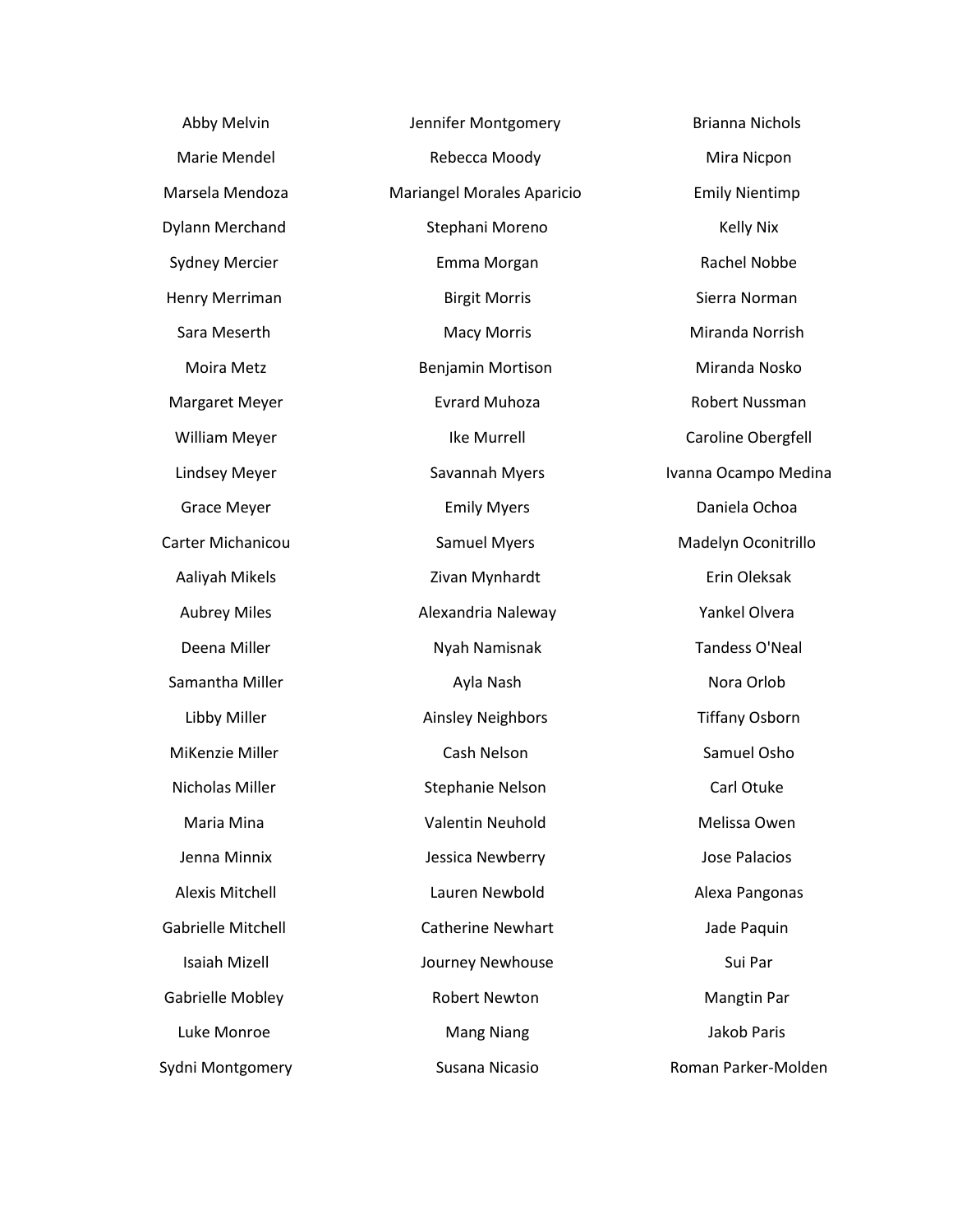| <b>Sidney Parmer</b> | <b>Erynne Pope</b>      | Lauren Rauh           |
|----------------------|-------------------------|-----------------------|
| <b>Emily Parsons</b> | Quade Popp              | Alison Ray            |
| <b>Hinal Patel</b>   | Matteo Porcellato       | Hunter Reagan         |
| <b>Hiral Patel</b>   | Rose Porras             | John Reardon          |
| Yashav Patel         | Enrico Povinelli        | Breanna Reed          |
| Alexis Patenaude     | Aiden Powell            | <b>Eric Reed</b>      |
| Alexa Patrick        | Jared Prater            | Megan Reed            |
| <b>Margaret Peck</b> | Alexa Pratt             | Sarah Reeg            |
| Michelle Pedi        | Jennifer Prehn          | Kari Reer             |
| <b>Alex Pelsor</b>   | Natalie Prena           | <b>Claire Reeves</b>  |
| <b>Brian Peper</b>   | Jacob Pressler          | <b>Rita Reeves</b>    |
| Luis Perez           | <b>Tyler Prichard</b>   | Jakob Reichard        |
| Rubicela Perez       | <b>Audrey Provine</b>   | <b>Trent Reichley</b> |
| Mario Perez Alvarado | Benjamin Prussel        | Kristen Reisser       |
| Axel Perez-Leon      | Ryan Przybysz           | Dalton Rennaker       |
| Samantha Perrin      | Sarah Purdy             | Paige Rent            |
| Clair Perry          | Karsen Pych             | <b>Matthew Reuter</b> |
| Adenike Petersen     | Leota Pye               | Cassandra Revadelo    |
| Jessica Peterson     | Zachary Quante          | Alexandra Reynolds    |
| Clara Petree         | Madeline Quinn          | Karsyn Rhea           |
| Caitlyn Phillips     | Veronica Quiroz         | Tiana Richardson      |
| Kaitlyn Pierce       | Adin Rademacher         | Rachel Richardson     |
| Owen Pittman         | <b>Belkis Ramirez</b>   | <b>Grace Richert</b>  |
| <b>Faith Pitts</b>   | Kelsey Ramp             | <b>Molly Ricks</b>    |
| Grace Plahitko       | <b>Aseel Rashid</b>     | <b>Daniel Riecke</b>  |
| Carissa Poindexter   | <b>Matthew Ratcliff</b> | Chase Riecker         |
| Drew Polk            | <b>Devin Raters</b>     | Abigail Riehle        |
| Marlon Pomili        | <b>Kellyn Raters</b>    | <b>Matthew Riehle</b> |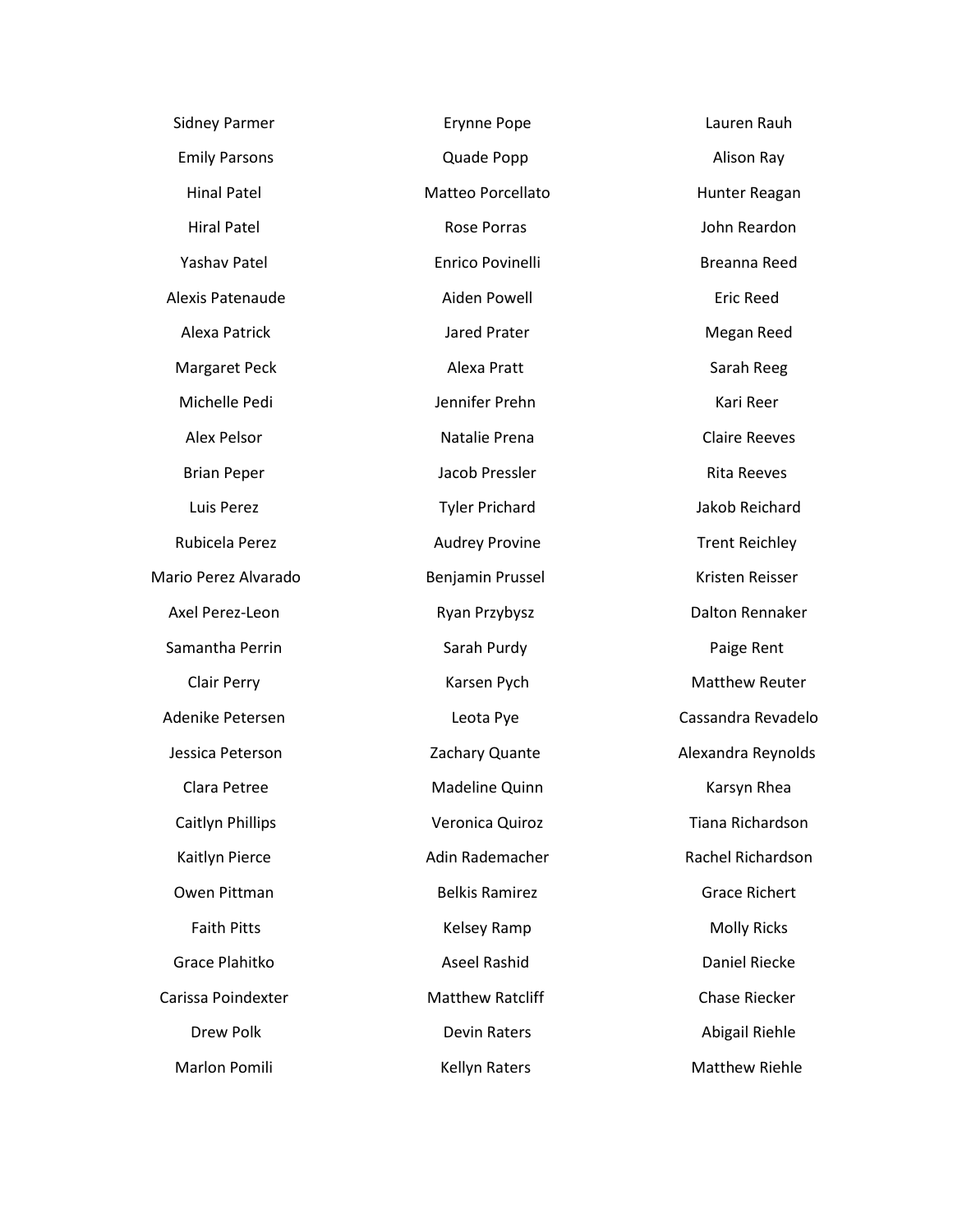| Janelle Riggleman       | Jennifer Salazar           | <b>Lillian Secrest</b>      |
|-------------------------|----------------------------|-----------------------------|
| <b>Heather Riggs</b>    | <b>Hailey Sanders</b>      | Leah Seib                   |
| <b>Brodie Rinehold</b>  | <b>Devin Sanders</b>       | Mary Self                   |
| Linet Rivas - Moreno    | Sharon Sanderson           | Alejandra Serna-Ramsey      |
| Janice Rivera           | Julian Santos              | Hanna Setlock               |
| Jaime Rivera            | Matthew Sarabyn            | <b>Madison Severance</b>    |
| <b>Erica Roberts</b>    | Margo Sargent              | <b>Esther Sevilla Anton</b> |
| <b>Matthew Robinson</b> | Jacey Scales               | Janae Seymore               |
| Leslie Robinson         | Mia Scarlato               | <b>Stacy Sgheiza</b>        |
| Linsey Rodas-Hernandez  | Kylie Schaeffer            | <b>Haley Sharp</b>          |
| Juanita Rodriguez       | Sarah Schatzberg           | <b>Erica Sheagley</b>       |
| Sara Roell              | Patrick Scheidler          | <b>Caleb Sheets</b>         |
| Megan Roell             | Jane Scheidler             | Jordan Shepherd             |
| <b>Elizabeth Rogers</b> | Megan Scheidler            | Donavan Shepherd            |
| Kaylie Rolin            | Molly Schemanske           | Noah Sherman                |
| Graciela Roman          | Lucy Schenk                | <b>Emily Shipley</b>        |
| <b>Brandon Romano</b>   | Allison Schlom             | Lydia Shock                 |
| Adam Roose              | Randall Schneider          | Averie Shore                |
| Paige Roquet            | Jacob Edward Lee Schneider | Jennifer Shunk              |
| Emma Roskuski           | Lilia Schneider            | Zachary Sibila              |
| Alivia Roth             | <b>Emily Schommer</b>      | Megan Sibray                |
| Julia Roth              | Olivia Schuh               | Nicholas Siegwarth          |
| Shauna Rowe             | Erik Schultz               | Elena Sierra                |
| Sarah Royer             | <b>Bethany Schultz</b>     | Anna Siler                  |
| Olivia Ruff             | Ryleigh Schwein            | <b>Teodora Simion</b>       |
| <b>Callie Runion</b>    | Kim Schwensen              | Paige Simmons               |
| Sujana Rupakheti        | <b>Kylee Sears</b>         | Isabella Simons             |
| Thania Salazar          | Kerri Sears                | <b>Maksims Sincukovs</b>    |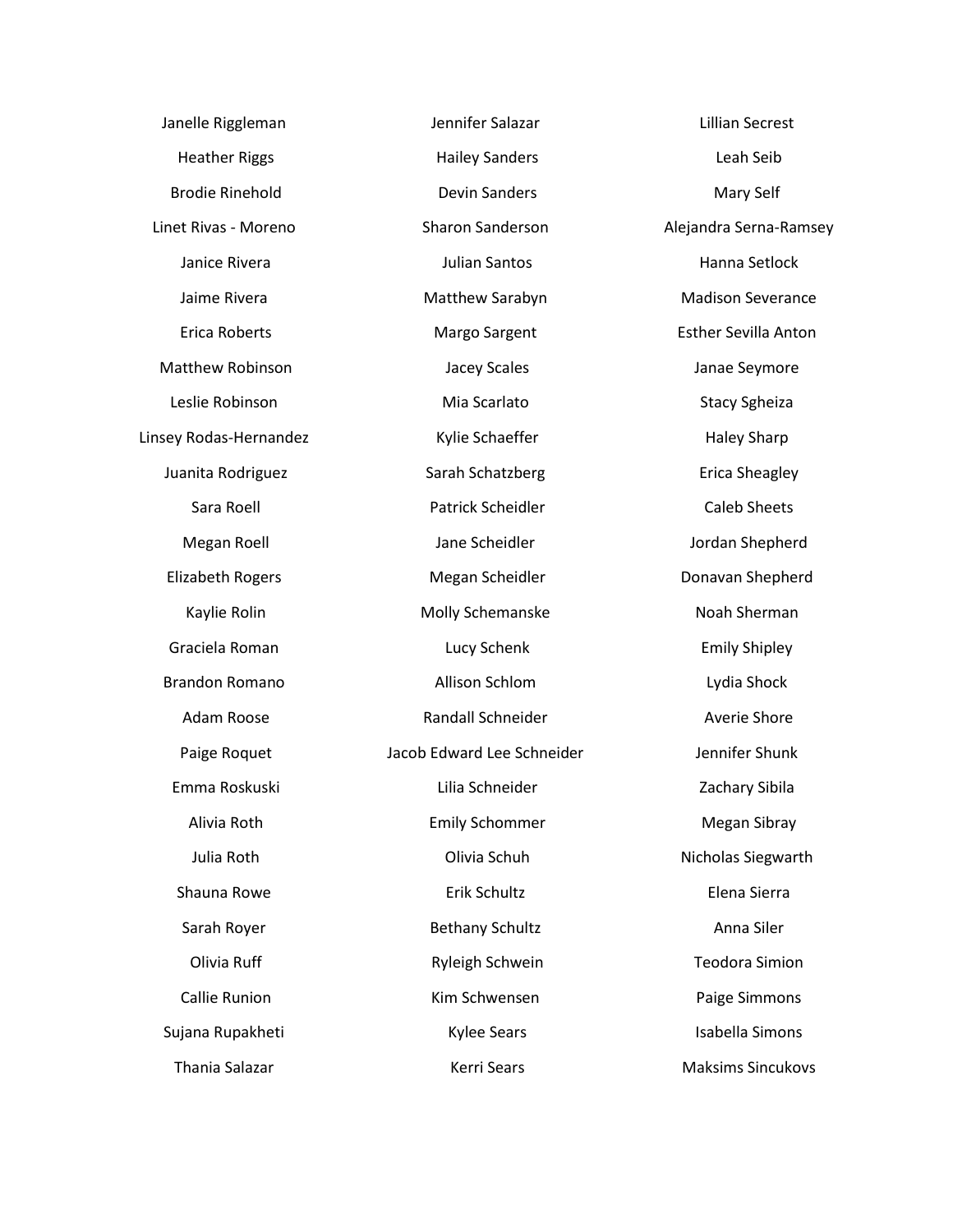| Noah Singer              | Isabelle Stanfield      |  |  |
|--------------------------|-------------------------|--|--|
| Patricia Skulborstad     | Macy Stapp              |  |  |
| Samuel Slaughter         | Katherine Stegemann     |  |  |
| <b>Christine Sloss</b>   | Isabella Sterchi        |  |  |
| Nathaniel Smith          | Adelynne Stevenson      |  |  |
| Alexander Smith          | Elizabeth Stevenson     |  |  |
| Danielle Smith           | Kaitlin Stewart         |  |  |
| Samantha Smith           | Lucas Stierwalt         |  |  |
| <b>Taylor Smith</b>      | <b>Emily Stock</b>      |  |  |
| Chelsea Smith            | <b>Austin Stoll</b>     |  |  |
| Graciana Smith           | <b>Courtney Storer</b>  |  |  |
| <b>Erin Smith</b>        | <b>Shelbie Stotts</b>   |  |  |
| Hannah Snyder            | <b>Bridget Stratman</b> |  |  |
| Seth Sontich             | <b>Andrew Streit</b>    |  |  |
| <b>Britney Sopher</b>    | <b>Eleanor Svec</b>     |  |  |
| <b>Brian Sorenson</b>    | Emma Swadner            |  |  |
| Ana Soriano              | MaryClare Swick         |  |  |
| Sarah Souders            | Kamryn Swingendorf      |  |  |
| <b>Charles Soulliere</b> | Hunter Sylvester        |  |  |
| Makayla Spangler         | Marleen Taevere         |  |  |
| Logan Sparks             | Lynn Tan                |  |  |
| Cheyenne Speck           | Carly Tarter            |  |  |
| Christopher Speelman     | <b>Emily Taylor</b>     |  |  |
| Alexiah Spence           | Delaney Taylor          |  |  |
| <b>Dylan Sprong</b>      | <b>Edith Teeter</b>     |  |  |
| Samuel Stage             | Martina Tesfa           |  |  |
| Tomisina Staltari        | Olivia Thomas           |  |  |
| <b>Sydney Stanek</b>     | <b>Jared Thomas</b>     |  |  |

Silvy Thomas Makayla Thomas Jarrett Thomas Lizbeth Thomas Emily Thompson Leah Thompson Gavin Thompson Lillian Thompson Abigail Thompson Nathaniel Thompson Hunter Thomson-Terrel Drew Thornton Khaing Thu Katherine Thuet Sydney Thurston Shayne Tierney Mary Timm Delaney Tippmann Hannah Tokarz Yareli Toledo Christopher Torzewski Deiny Toss Huong Tran Sarah Travis Staci Trimm Elizabeth Truncone Morgan Trzyna Jane Tullis